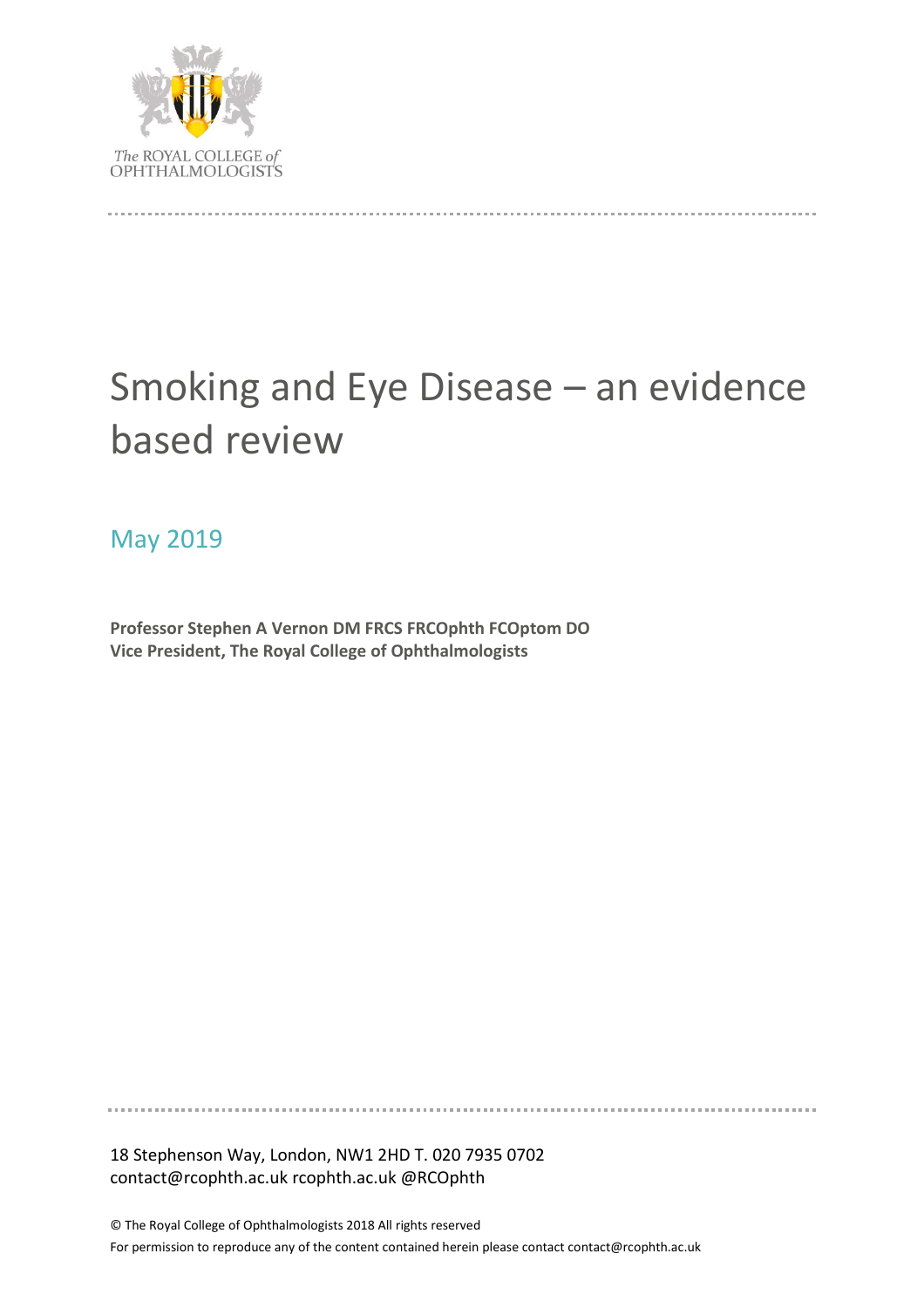## **Contents**

| page |
|------|
| 3    |
| 3    |
| 3    |
| 3    |
| 3    |
| 4    |
| 4    |
| 4    |
| 5    |
| 5    |
| 5    |
| 5    |
| 6    |
| 6    |
| 7    |
|      |

Date of review: March 2021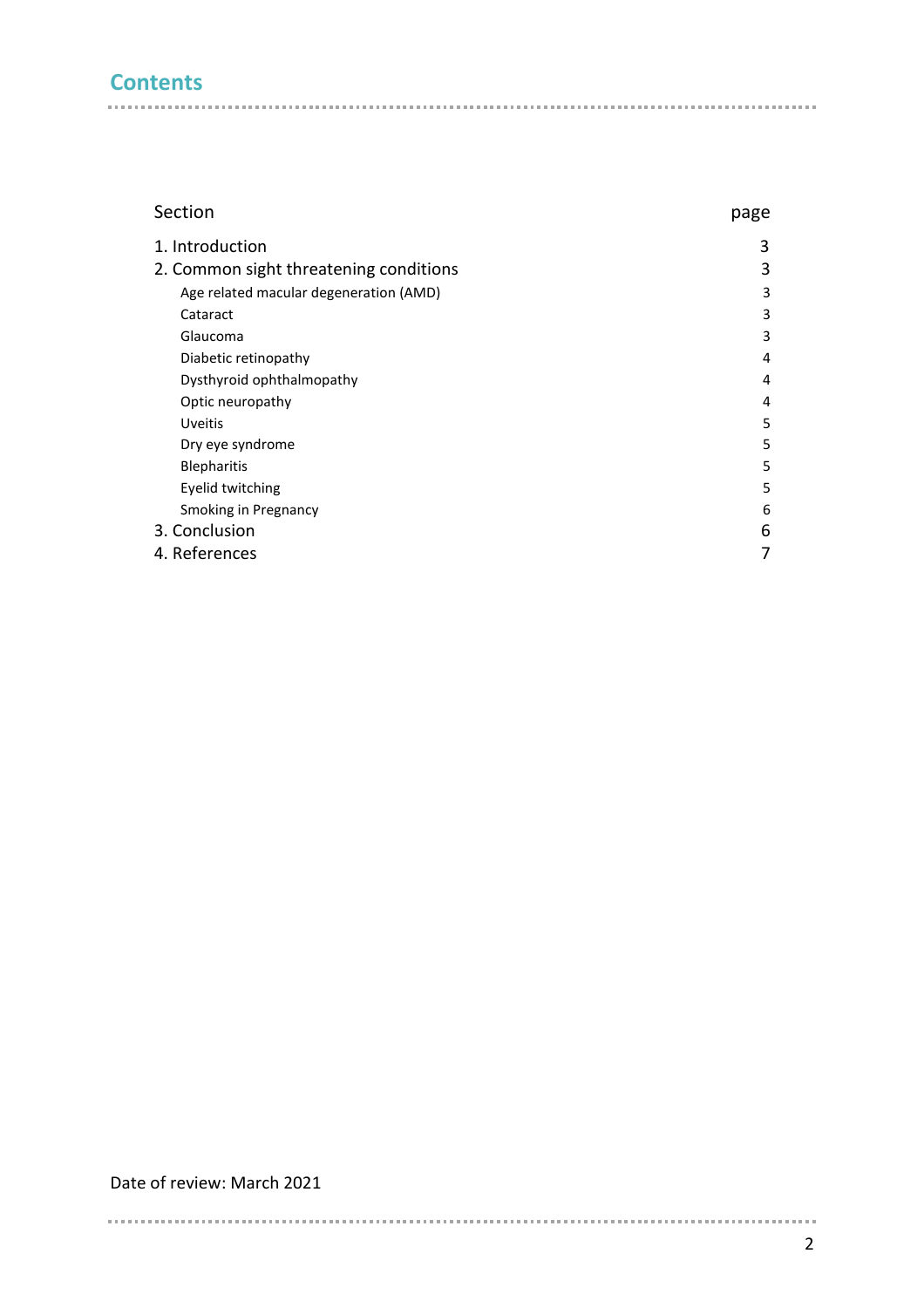## **1. Introduction**

Smoking has been shown to increase the incidence (the risk of presenting with a condition) and severity of a number of important sight threatening conditions of the eye. It has also been associated with some less severe conditions that can cause discomfort and disquiet in people who develop them. In case the reader is not conversant with the medical details of the conditions some details of the conditions and how they affect those affected are included.

### **2. Common sight threatening conditions**

#### **Age related macular degeneration (AMD)**

This is divided into two main types dry and wet – both types reduce the patient's ability to see in the centre of their vision, reducing the ability to see number plates when driving and read newspapers/books etc. In dry AMD the changes in the retina that cause the problem usually occur relatively equally in both eyes and progressively get worse as the patient gets older. The rate of progression is very variable. Genetics play some role in determining a person's risk of developing this condition in their lifetime and in the speed of onset and progression to poor vision.

A recent review of the peer reviewed scientific literature (from now on just called the literature) indicates that smokers (defined as >25 cigarettes per day) have a 2.4 times increased the risk of having **dry AMD** in their 50s as compared to those who had never smoked (ref 1). Those who had given up smoking at least 15 years previously had a lower risk but were still at twice the risk of non smokers. Dry AMD is currently untreatable.

In **wet AMD**, where a rapid loss of vision can occur in one or both eyes, the risk of occurrence related to smoking is similar to dry AMD 1. Wet AMD in many cases is treatable by repeated injections of a drug inside the eye, sometimes monthly over a number of years. Smokers develop the condition on average 7.7 years earlier than those who have never smoked and past smokers 5 years earlier 2.

The risk of having either dry or wet AMD increases with the number of cigarettes smoked in a lifetime. Thus if you are a smoker you should try to stop or at least cut down dramatically to reduce the risk of this devastating condition as you get older.

#### **Cataract**

This is a condition where the lens of the eye becomes cloudy blurring vision. The only treatment for cataract is surgery and although a very safe procedure today, it is not without its risks. The risk of having significant cataract was 1.8 times as common in current smokers compared with those who had never smoked, with past smokers having a 1.4 times risk 3. So again stopping smoking should reduce the risk of needing cataract surgery or at least delay the need until one is older.

#### **Glaucoma**

Glaucoma is a condition where vision is lost due to damage to the optic nerve, usually as a result of raised pressure within the eye. At first, parts of the vision just outside the central area are lost, but it may progress to total loss of vision as central and more peripheral vision is lost later. It has no symptoms until it is at an advanced stage with earlier cases picked up (in the UK) by diligent optometrists (ophthalmic opticians). The rate of progression is very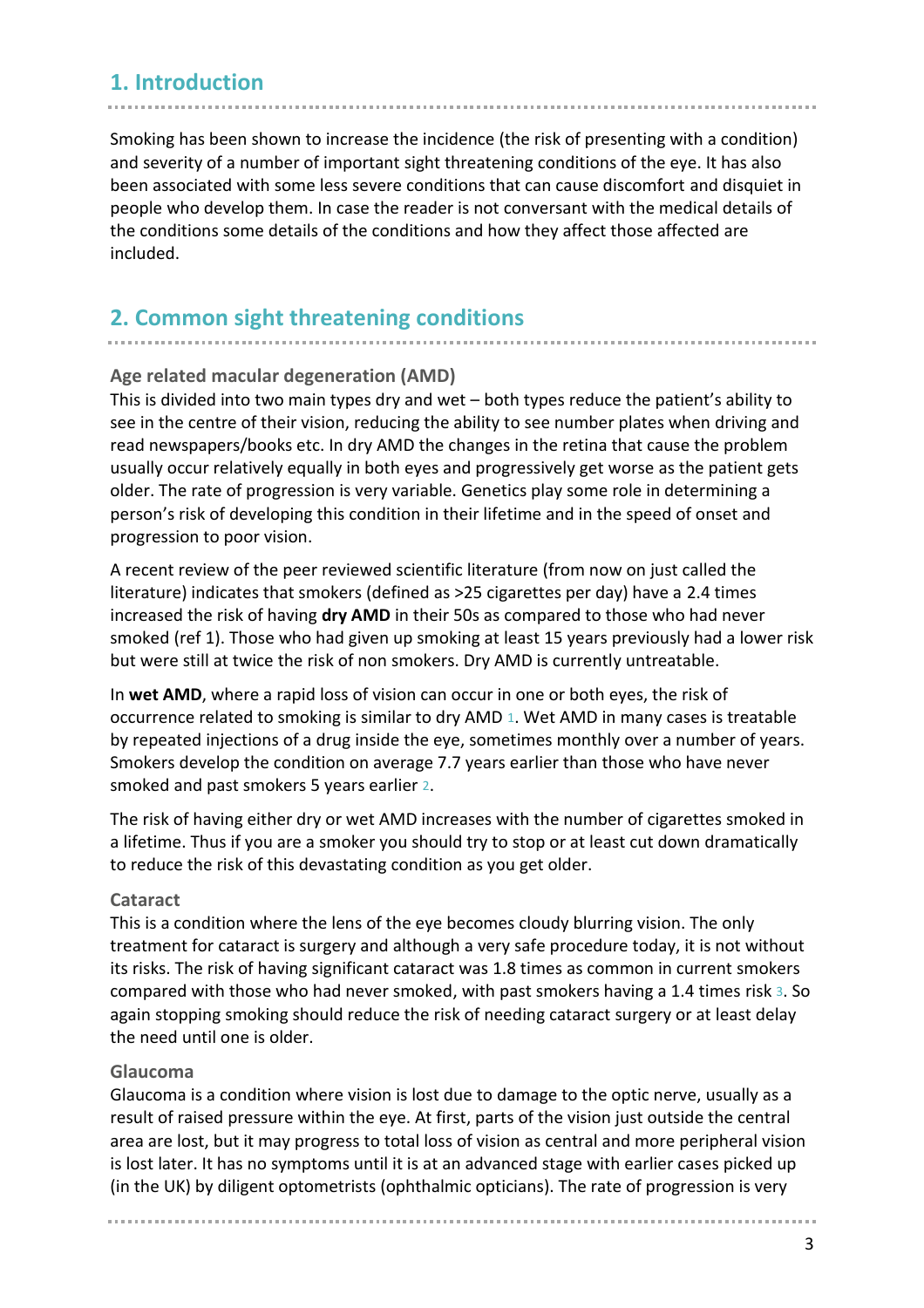variable with some patients being blind before they reach 50, but with many living with relatively mild disease until the end of their natural lives. Treatment slows progression and may be in the form of eyedrops, laser or surgery to lower the eye pressure. As with AMD and cataract, it is more likely to be present the older you are with about 10% of the population having the condition at age 90. Although smoking was not considered a risk factor for glaucoma in the past, recent research has shown that heavy smoking is associated with a 1.7 times risk of glaucoma compared with non smoking 4.

#### **Diabetic retinopathy**

This is an important cause of visual loss. In this condition, limited to those with diabetes, changes occur in the retina (the light sensitive membrane at the back of the eye) leading to loss of vision. In type 1 diabetes, usually developing in childhood or early adulthood and requiring regular insulin injections, smoking increases the risk of a condition called proliferative retinopathy where abnormal new blood vessels grow from the retina leading to blindness if left untreated. A recent review of the literature suggests the risk in smokers is 1.5 times that of non smokers 5. Smoking is also a risk factor for diabetic maculopathy, a condition of the central retina where fluid accumulation leads to reduction of central vision similar to that found in AMD 6.

#### *The above indicates the increased risk that smokers have of the four commonest causes of loss of vision in the western world. Rarer but important potential causes of vision loss/disturbance in vision that are known to be commoner in smokers are –*

#### **Dysthyroid ophthalmopathy**

This is a condition occurring in patients with abnormalities of their thyroid gland (situated in the neck and an important controller of the ability to function normally). It is usually associated with hyperthyroidism where too much thyroid hormone is produced leading to a medical condition characterised by loss of weight, high pulse rate, tremors and increased nervousness. Dysthyroid ophthalmopathy (the technical term for the range of eye conditions associated with abnormal thyroid function) results in a number of problems with the eyes including proptosis (a bulging of the eye(s) forwards), double vision, swelling of the tissues around the eye and loss of vision due to optic nerve compression. If hyperthyroidism (in this circumstance known as Graves Disease) develops, smoking increases the chance of having eye complications by 4-5 times that of non smokers, particularly when the hyperthyroidism is treated with radioiodine (a radioactive aimed at destroying some of the thyroid gland). The risk is proportional to the number of cigarettes smoked and ex-smokers have a lower risk but still higher than those who have never smoked. Exposure to smoke (by passive smoking) appears to increase the risk as well, as the rate of the eye complications are higher in children with Graves disease who live in countries where smoking is more prevalent 7.

#### **Optic neuropathy**

Smoking increases the chance of developing a number of optic neuropathies where damage to the optic nerve leads to reduced vision, sometimes rapidly and irreversibly and particularly when combined with a heavy consumption of alcohol 8. Recently cigarette smoking has been shown to be a major trigger that can activate the process that occurs in an inherited optic neuropathy (Leber's) causing loss of vision where without the trigger of smoking vision loss might not have occurred 9.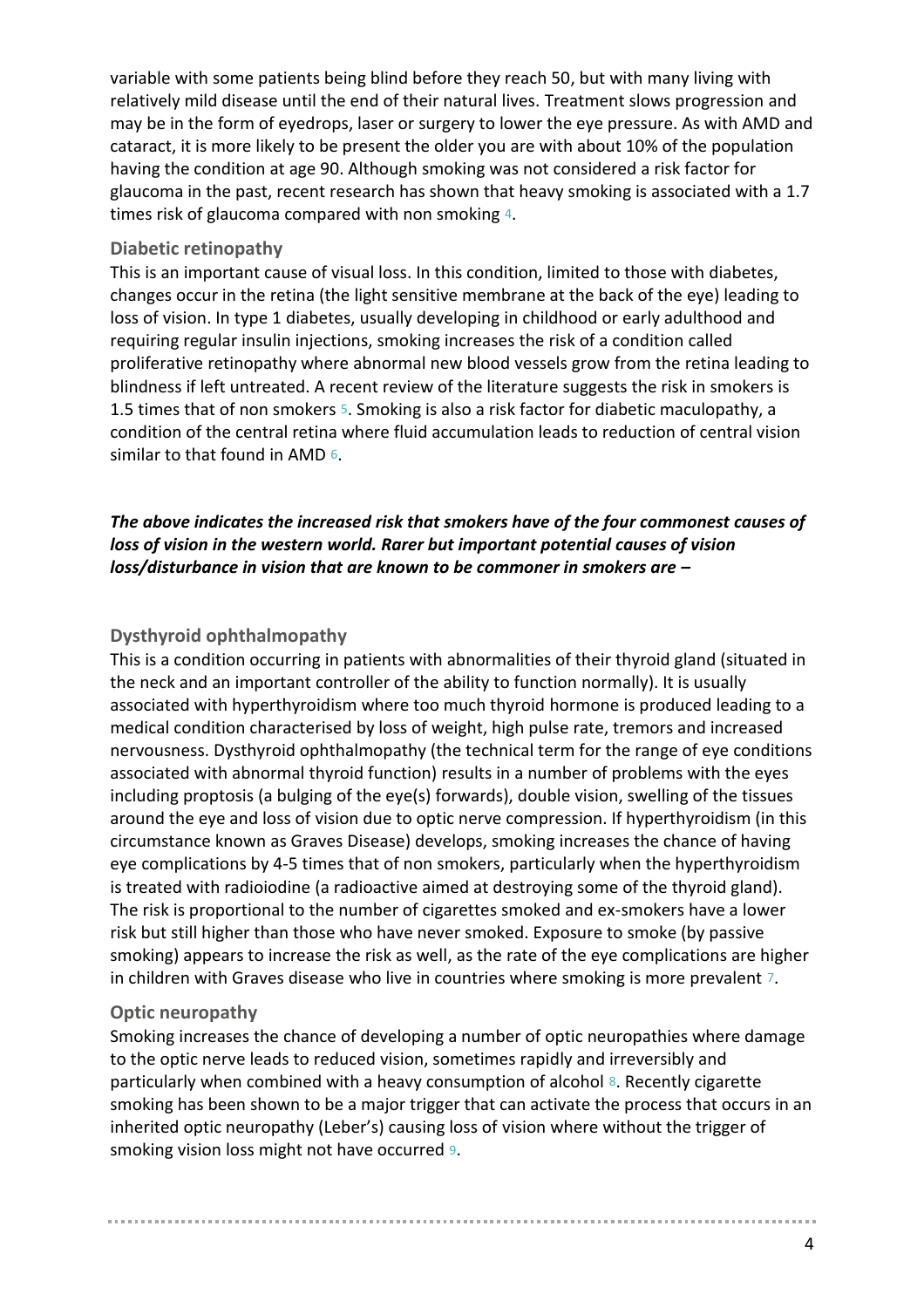#### **Scleritis**

Scleritis is a painful sight threatening inflammation of the outside coat of the eye, smokers tend to have a five times chance of having a delayed response to treatment compared with non-smokers, resulting in a more prolonged treatment with powerful drugs such as steroids and the potential for a higher likelihood of side effects of the treatment 10.

#### **Uveitis**

This is the term given to a number of conditions that have inflammation in the eye as the common factor. In anterior uveitis (iritis), a relatively common condition mainly occurring in younger adults, patients present with pain, blurred vision and photophobia (dislike of bright lights). Left untreated it can lead to permanent visual loss but with timely modern treatment it is usually benign. Recurrence is common and some patients have many "attacks" per year. Despite investigations to unearth the known causes, in many people the cause is not determined. Current smokers are 2-3 times more likely to develop uveitis than those who have never smoked and passive smoking is also a risk factor 11. Past smokers did not appear to have an increased risk suggesting stopping smoking reduces the chance of having a first attack of uveitis in a smoker.

#### *Less likely to cause loss of vision but unpleasant conditions where smoking has been suggested to be a factor are –*

#### **Dry eye syndrome**

This is a relatively common problem leading in its milder forms to ocular discomfort and foreign body sensation and in its rarer more severe forms to corneal ulceration and reduction in vision. The syndrome is commoner in older females and in those with rheumatoid arthritis. A recent review of the literature assessing the risk of dry eye associated with smoking suggests that the risk in smokers is  $1.3 - 1.5$  times that of non smokers. Ex-smokers were no more at risk than non-smokers suggesting stopping smoking should eliminate the additional risk of developing this condition 12.

#### **Blepharitis**

Blephartis is an inflammation of the eyelids. Although it would appear logical to think that smoking was associated with this common condition, the literature contains no scientific studies specifically examining for a possible link. However smoking is associated with a slight increased risk of chalazion formation (an inflammatory lump in the eyelid) and chalazia and dry eye are very much associated with blepharitis suggesting that smoking does increase the risk of this troublesome condition 13.

#### **Eyelid twitching**

This term covers a wide range of clinical presentations from the occasional short lived rapid frequency twitching of a single lid that appears to be very common to a condition called blepharospasm where involuntary closure of the lids, in one or both eyes, occurs frequently and disturbs vision. The latter condition is part of the spectrum of dystonias (abnormal involuntary muscle activity) and scientific data only appears to exist on the more severe forms i.e. those that would result in a patient being referred to a specialist. Thus, in the common mild condition described above there is no evidence that smoking plays a role in the condition, although a number of websites quote it along with stress and other exacerbating factors as a precipitant. Interestingly smoking seems to be significantly less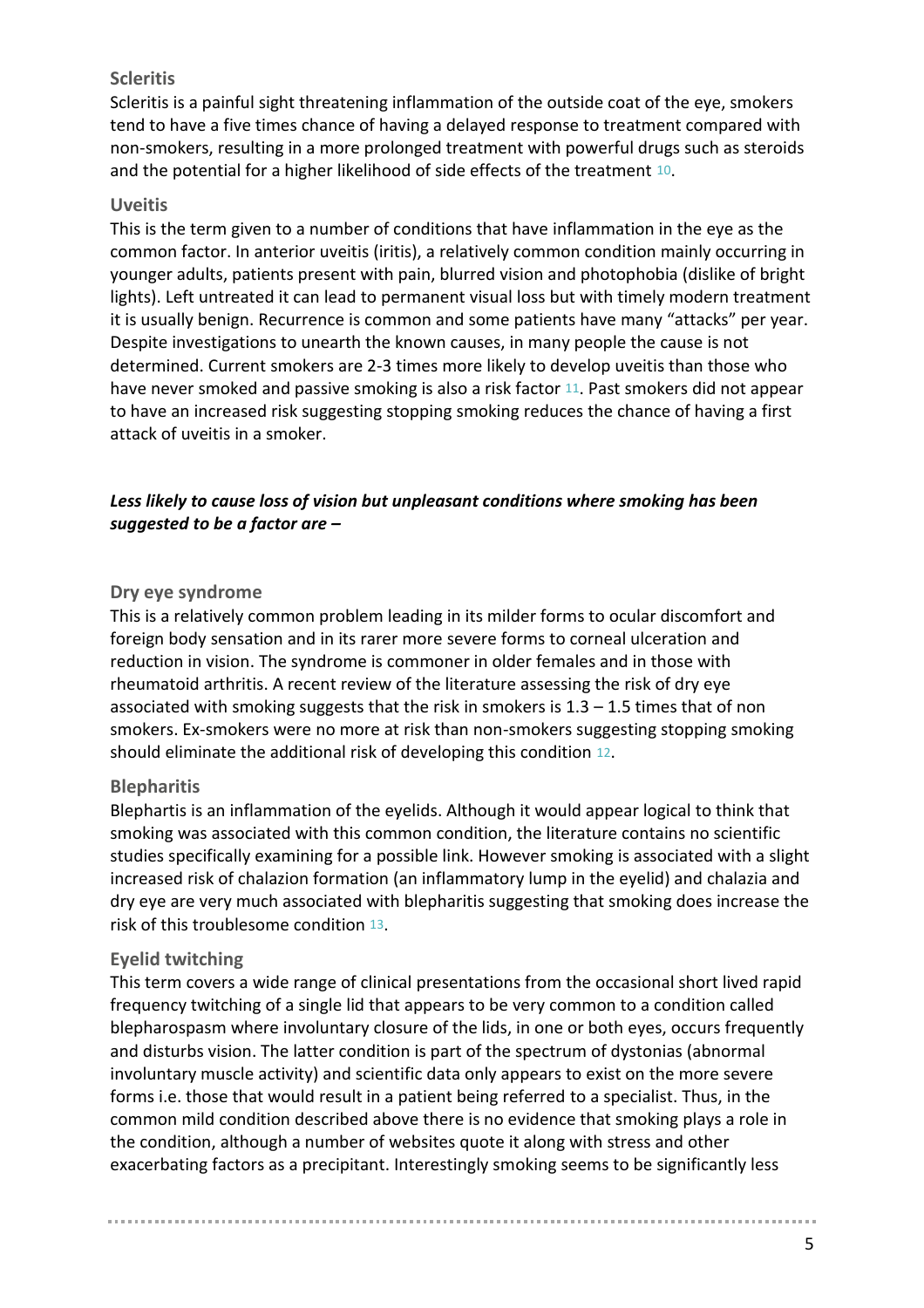common in those with facial dystonias such as primary blepharospasm suggesting that it probably plays no important role in the more minor form of eyelid twitching 14.

#### **Smoking in Pregnancy**

Special mention should be given to the risk to the unborn child of **smoking in pregnancy**. This is known to increase the risk of a number of vision reducing conditions such as retinopathy of prematurity (found in low birth weight babies born prematurely), optic nerve hypoplasia 15 (where the optic nerves do not develop properly) as well as squint (where the eyes are not well aligned) and poor stereoscopic vision (a high level of visual function involved in the ability to accurately determine an object's distance from the observer) 16. Recent evidence suggests that smoking in pregnancy also gives the child (and later as an adult) a higher chance of being longsighted (requiring glasses for reading and/or distance vision) 17. The risk was worse if smoking continued beyond 24 weeks of pregnancy but was present even for low levels of cigarette consumption per day (less than 5).

## **3. Conclusion**

. . . . . . .

As well as being associated with an increased risk of cancer, stroke, heart and lung disease, smoking has been shown to increase the chance of developing a number of blinding conditions as well as other conditions that cause ocular distress and discomfort. Smoking increases the severity of these conditions, and the more one smokes, the greater the effect. It can also affect those who do not smoke, from unborn babies of mothers who smoke, to those who share a smoker's environment. Never has there been so much evidence that the non-smoker and those who live in a smoke free environment are less at risk of disease, including eye disease, and that stopping smoking can have beneficial effects on the individual and his/her family/friends.